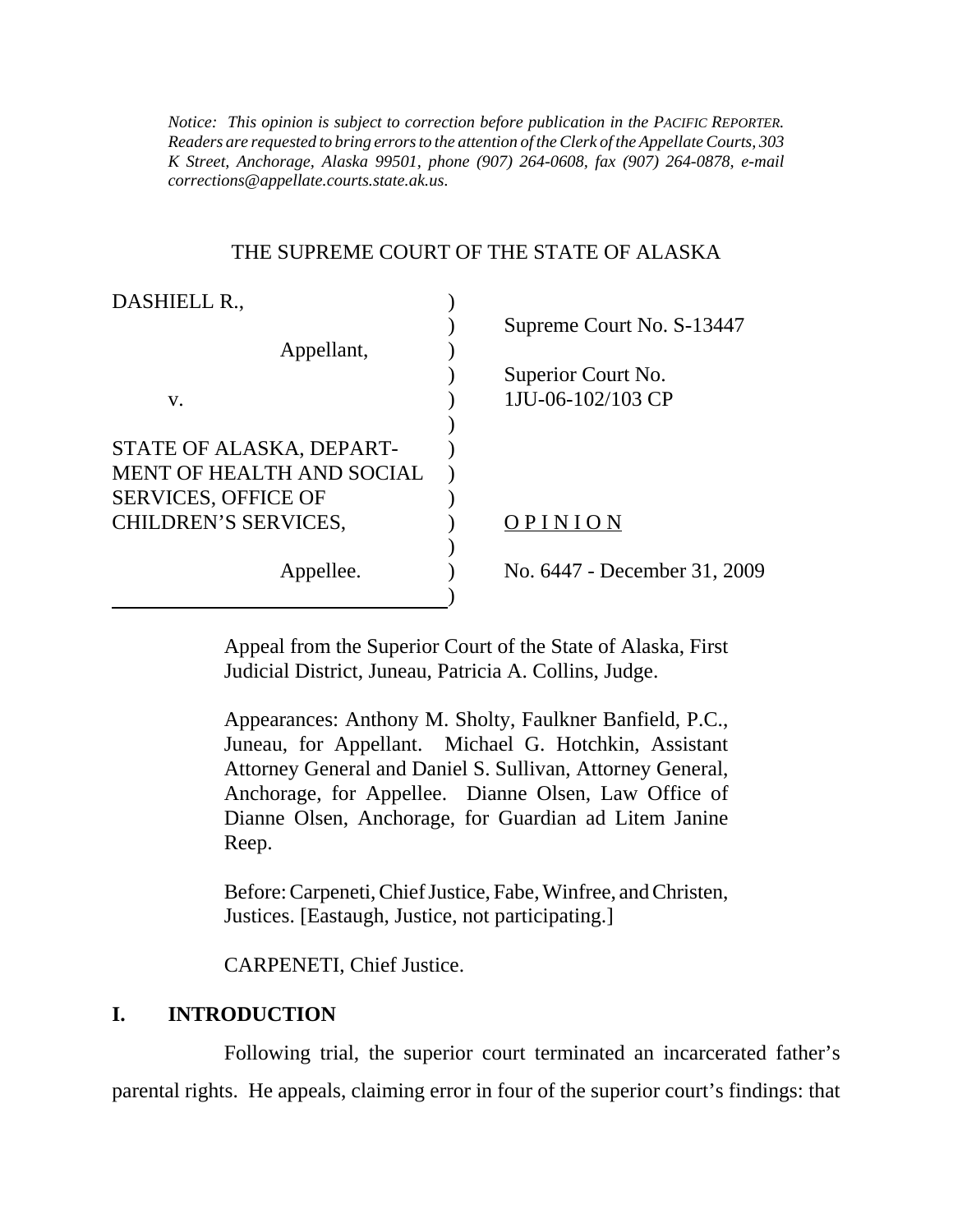he did not remedy the conditions causing harm to the children; that he did not make adequate provisions for the children during his incarceration; that the state made active efforts to keep the family together; and that termination is in the children's best interests. Because abundant evidence supported the superior court's findings that the conditions causing harm to the children remain unremedied and that termination of parental rights is in the children's best interests, we affirm those findings by the superior court. Our holding that the conditions causing harm to the children remain unremedied makes it unnecessary to decide whether the father made adequate provisions for his children during his incarceration. And because the superior court properly considered the efforts of both the Office of Children's Services and the Department of Corrections, we conclude that the court did not err in finding that the state made active efforts in this case. Accordingly, we affirm the superior court's decision terminating the father's parental rights.

### **II. FACTS AND PROCEEDINGS**

#### **A. Facts**

Dashiell R. is the biological father of Jules S. and Sameera R.**<sup>1</sup>** Summer S. is the biological mother of both children and has previously relinquished parental rights. Summer is of Tlingit descent, and thus the Indian Child Welfare Act (ICWA) applies to this case.**<sup>2</sup>**

Jules, now eight years old, was born in June 2001. Sameera, now four, was born in January 2005. Currently the children reside in Washington state with Dashiell's parents, the Rameros.

<sup>&</sup>lt;sup>1</sup> We use pseudonyms to protect the family's privacy.

<sup>&</sup>lt;sup>2</sup> 25 U.S.C. § 1912 (2006).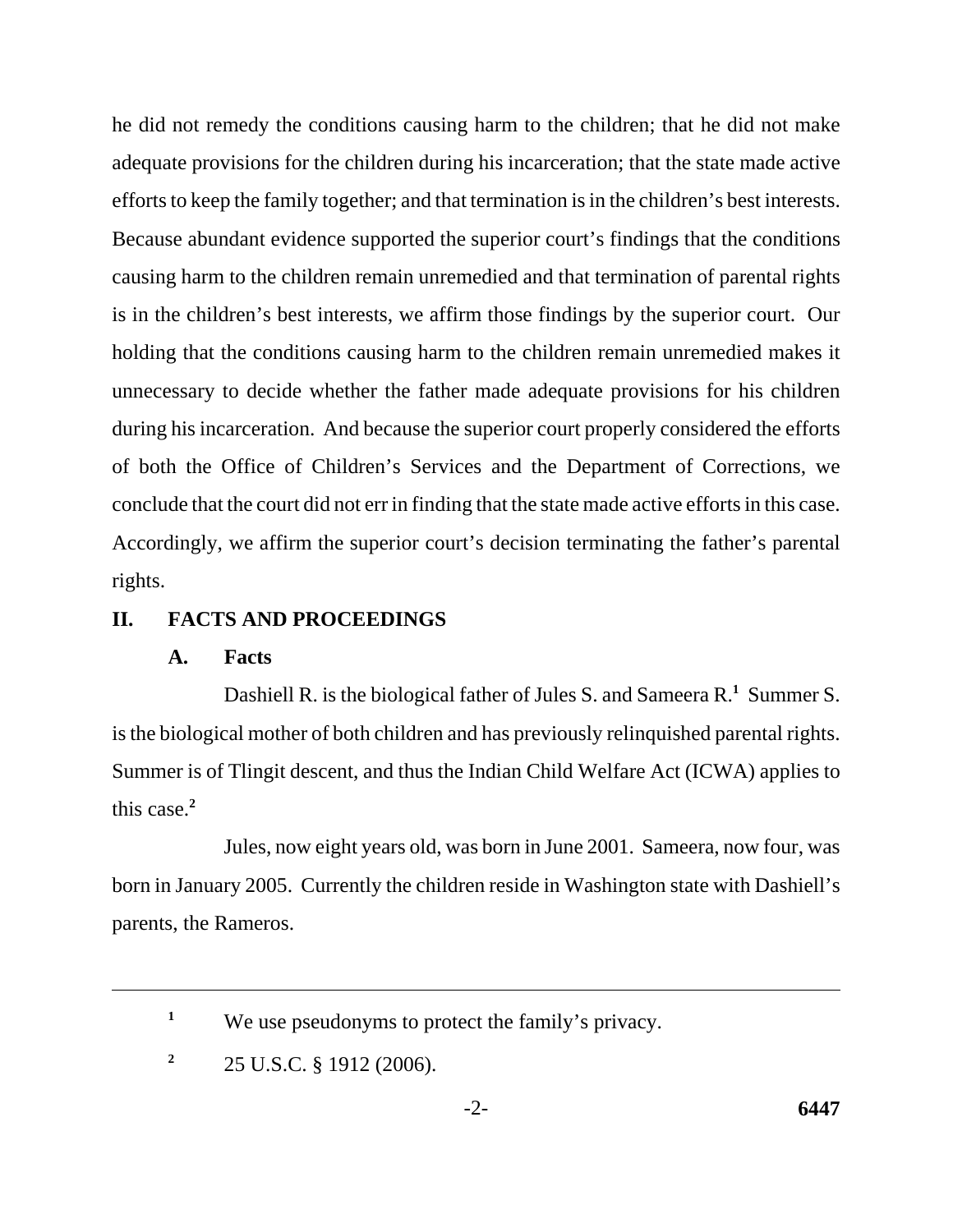Dashiell is incarcerated, serving sentences for two counts of perjury, one count of solicitation to tamper with a witness in the first degree, and three counts of misconduct involving a controlled substance in the third degree. Because of an extensive criminal history involving twenty-six prior misdemeanor and two prior felony convictions,**<sup>3</sup>** he was sentenced, as a worst offender, to twelve years in jail with release at the earliest in 2013. Appeals of his current convictions are pending.

Dashiell also spent significant time in jail before his current incarceration began. Dashiell's criminal history includes several domestic assault charges. Among those, Dashiell was sentenced for domestic violence in 2001 for choking a woman he was involved with (not Summer) and again in 2003, regarding the same woman. In between those instances, he was arrested for a domestic violence assault of Summer in June of 2002. In February of 2003 Summer's caseworker reported to the police that Dashiell had beaten Summer. Although it was not demonstrated that this behavior was in front of the children, the superior court heard expert testimony that, based on this history, the children would be at risk of harm if returned to Dashiell.

The State of Alaska, Department of Health and Social Services, Office of Children's Services (OCS) and the Juneau Police Department also received several reports of harm to the children, most involving Dashiell. In March 2002 the police were called because Dashiell and Summer were arguing about who nine-month-old Jules should be with. A week later Dashiell called the police to say that Jules was placed in a closed closet in his car seat for an extended period of time while Summer was high on drugs. Another report that month alleged that Dashiell was intoxicated and verbally abusive to Summer. Later in 2002, OCS substantiated an allegation that Dashiell and

These include burglary, domestic violence assault, violating conditions of release, drug violations, and driving while intoxicated. **3**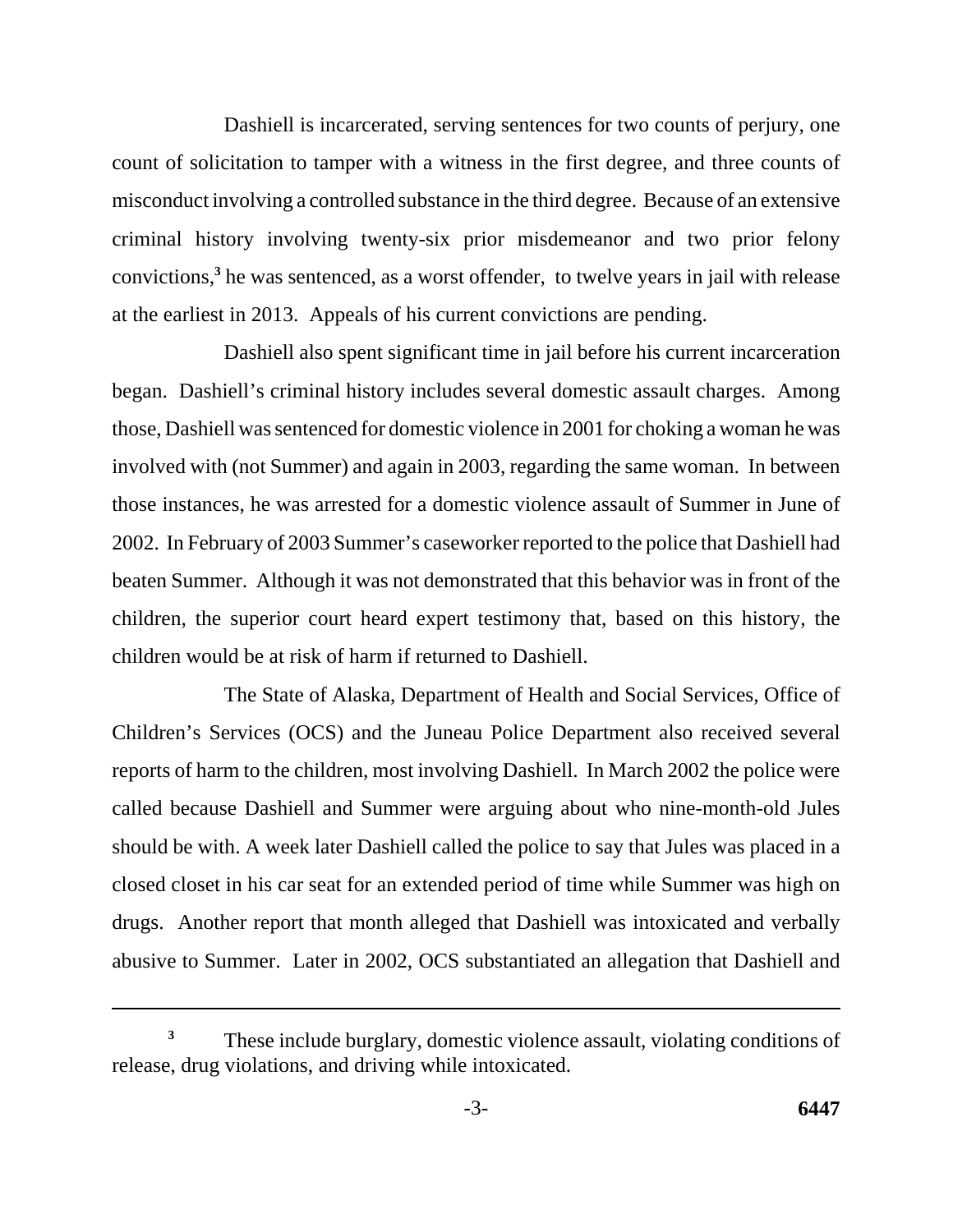Summer had minors over for parties and drinking in their home, and OCS received a report of substance abuse by both parents. The record indicates that Jules and Sameera were present during most of this behavior. For a period in 2003, Summer cared for Jules under a "safety agreement" with OCS, stipulating that she would not leave Jules in Dashiell's care.

OCS received two more reports of harm in 2004 before Dashiell was incarcerated. The first alleged that Summer left Jules with Dashiell in violation of a protective order. The second alleged that the parents locked Jules in a closet while they used cocaine, and that Summer left Jules with Dashiell, who neglected him, as evidenced by a severe diaper rash. Dashiell testified he never used cocaine with Summer and that he never locked Jules in a closet. The superior court found that the report of cocaine use and locking the child in a closet was unconfirmed, but that the allegation of neglect was confirmed.

Dashiell claimed that while not incarcerated he actively participated in raising Jules and that Jules spent most of his time with him. Jules (and eventually Sameera) visited Dashiell regularly in prison while Dashiell was incarcerated near the children, before beginning his current sentence. Dashiell also stated that he checked in with Jules's preschool teacher when he could. Early in his incarceration Dashiell became concerned with the care Summer was providing their children, and made frequent calls to OCS — so many that he claims he was disciplined by the prison for the repeated contact. In January 2006 he wrote OCS a letter detailing his concerns and requesting that Jules be removed from Summer's care.

OCS received several reports of harm concerning Summer's behavior, including allegations of neglect, lack of supervision of the children, and substance abuse. OCS removed the children from Summer's care in 2006. After the removal, the children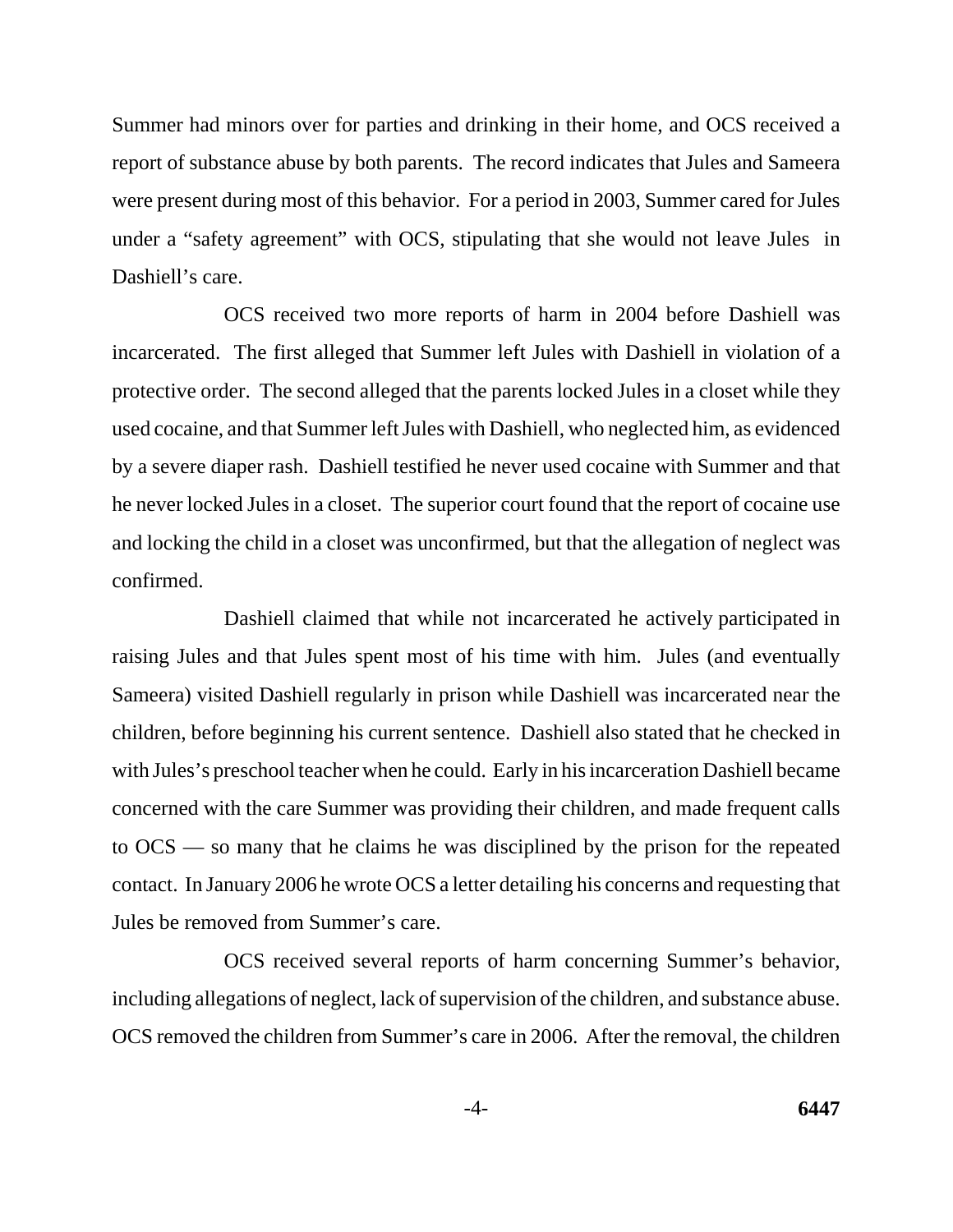were placed in at least five foster homes, then with their maternal grandmother, and then back with Summer.

While attempting to keep the children with Summer, OCS prepared case plans for the family, listing Dashiell as a participant, but not requiring anything of him. However, OCS had phone conversations with Dashiell and he participated in reviews of the plans. Also, OCS case workers monitored the programs Dashiell received in prison, consulted with Dashiell and the prison officials, and encouraged Dashiell to take certain programs while incarcerated. Dashiell has participated in several remedial programs offered by the Department of Corrections.

OCS ultimately removed the children from their mother permanently on October 3, 2007, and placed them in foster care again. In November or December of 2007 Dashiell contacted his parents, the Rameros, and left them a voice mail about assuming care for the children. The Rameros contacted OCS, visited the children, and eventually assumed care of the children on August 8, 2008.

Once the children were with the Rameros, OCS facilitated exchanges of mail between the children and Dashiell. According to OCS this was a partial failure because the children wrote Dashiell but he did not respond.

During Dashiell's incarceration OCS also facilitated contact between Dashiell and the children in the form of telephone visits. Although the notes are incomplete, it appears that approximately seven visits occurred, the first one occurring in February 2008. Once the children were placed with the Romeros, OCS cancelled several of the monthly visits because the agency felt it necessary to have the children focus on bonding with the Rameros. For the calls that did occur, OCS hired a therapist to talk with the children after the calls. One of the calls ended with Dashiell frustrated and hanging up on the children. Other calls similarly resulted in Dashiell being frustrated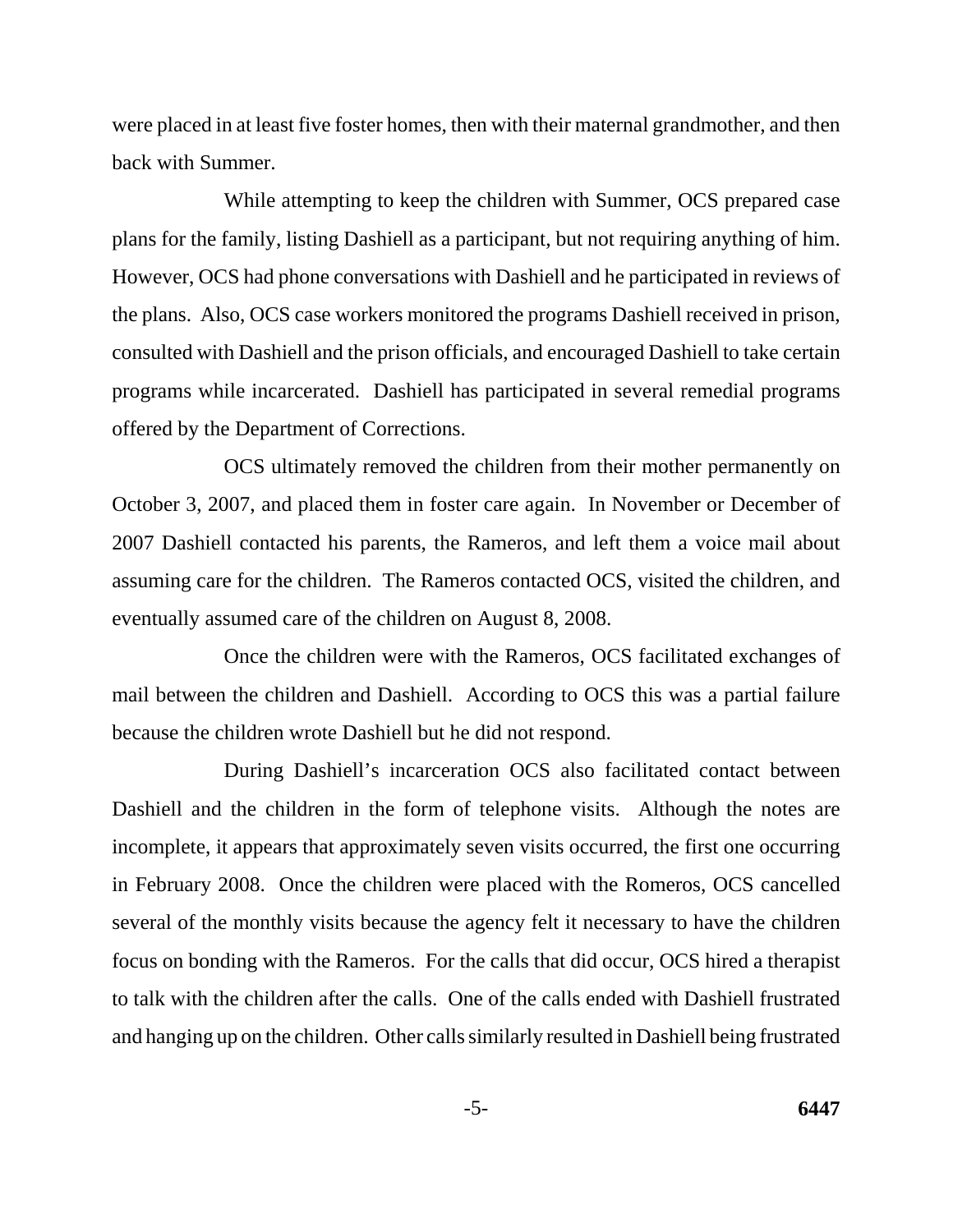or "rais[ing] his voice . . . in a demanding way." The children's responses include being "really scared," running in and out of the room, wetting their pants, and in the case of then seven-year-old Jules, sucking his thumb, talking about not wanting to live anymore, and hiding behind a bookcase.

Indeed, the children's mental states have been heavily documented in this proceeding. As of now, the children have been in seven different foster placements. They were both exposed to prenatal alcohol or drug use, and Sameera tested positive for cocaine at sixteen months. Both children are behind developmental guidelines, have "significant difficulty with self-regulation and conflict resolution and are hyper-vigilant."

Jules has been "known to hit himself in the head while complaining 'I'm stupid' or 'I don't do anything right.' " Both are statements his mother reportedly made to him. Psychological evaluations in January 2008 diagnosed Jules with disruptive behavior disorder; acute adjustment disorder; enuresis; "academic problems"; clinical levels of anxiety, depression, and aggression; elevated hyperactivity; and somatization. During the evaluation, Jules frequently reverted to sucking his thumb. At these evaluations, Jules's care giver (the foster parent) reported that Jules "has extreme mood swings, frustrates easily, is very anxious and sometimes hits himself." The care giver also reported that Jules sometimes states "he wishes he were dead." Jules's "meltdowns" were described thus: "[H]e'll be hitting himself, he'll be yelling things like, go ahead and kill me . . . ." Nonetheless, Jules's intellectual and academic functioning are in the average range and he performed well in language comprehension. Indeed, the care giver reported that Jules is creative and for the most part gets along with his other siblings.

A more recent psychological evaluation in January 2009 of then seven-yearold Jules concluded that he functions "more like a toddler in his self-regulation and social-emotional skills." The evaluation also noted aggressive/disruptive behaviors and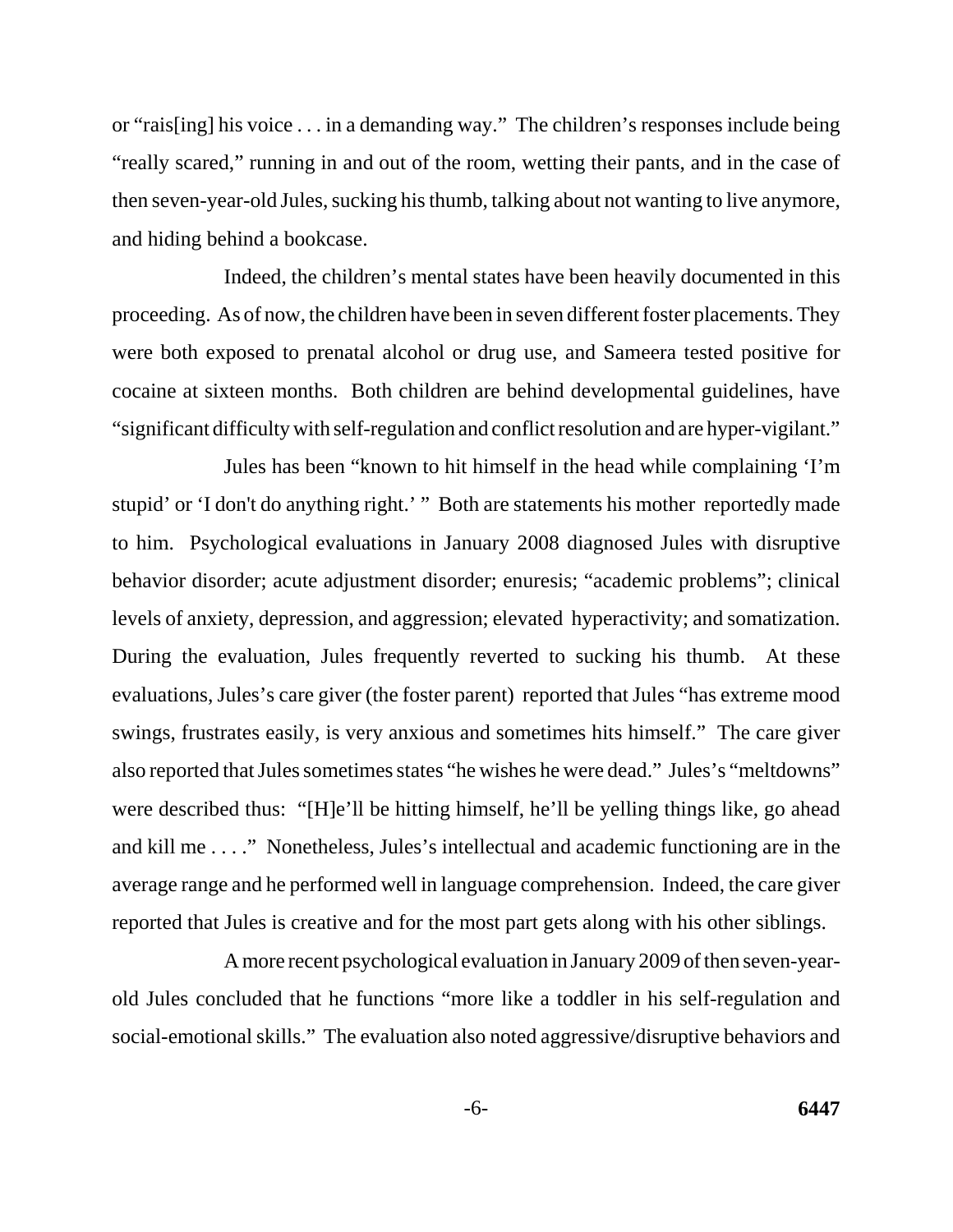poor anger control, disruption in basic bodily functions, decreased ability to be aware of social and emotional cues, and delay in social-emotional skills, among other issues.

Sameera, the younger child, was also evaluated in 2008. She was diagnosed with static encephalopathy,<sup>4</sup> depressive disorder, severe receptive language disorder, mild gross and fine motor delays, and significant sensory processing and modulation challenges. According to the report, her intellectual ability appears normal, but she "has difficulties in verbally-based learning and in expressive/receptive language use. . . . [S]he is easily overwhelmed, confused, and frustrated. Her problem-solving and coping skills are lagging . . . and she often responds . . . with irritability, withdrawal, [and] aggression . . . ." A separate psychologist found her "emotionally volatile"and prone to "frequent tantrums." The psychologist found Sameera "quite delayed" in "social-emotional and self-regulation skills" and asserted that four-year-old Sameera "appears to be functioning more like a 18-24-month-old toddler." The psychologist noted behavior consistent with "traumatic experiences in the early very critical years of development" and possible prenatal exposure to alcohol.

Mr. Ramero, Dashiell's father, testified extensively at trial. The Rameros currently care for the children and favor having permanent custody in order to retain responsibility for the children in the event Dashiell is released. However, Mr. Ramero conceded he would care for the children even if he were not granted permanent custody. Mr. Ramero's testimony repeatedly reflected on the emotional state and progress of the

<sup>&</sup>lt;sup>4</sup> "Static encephalopathy is defined as 'permanent or unchanging brain damage'. . . . [It] can appear as a single diagnosis, however, it is often used in conjunction with a range of disabilities . . . ." MINNESOTA LOW INCIDENCE PROJECT, STATIC ENCEPHALOPATHY http://swsc.schoolwires.net/16331022111121927/lib /16331022111121927/Static\_Encephalpathy\_Fact\_Sheet.pdf (last visited Nov. 25, 2009). In Sameera's case, it was associated with fetal alcohol syndrome.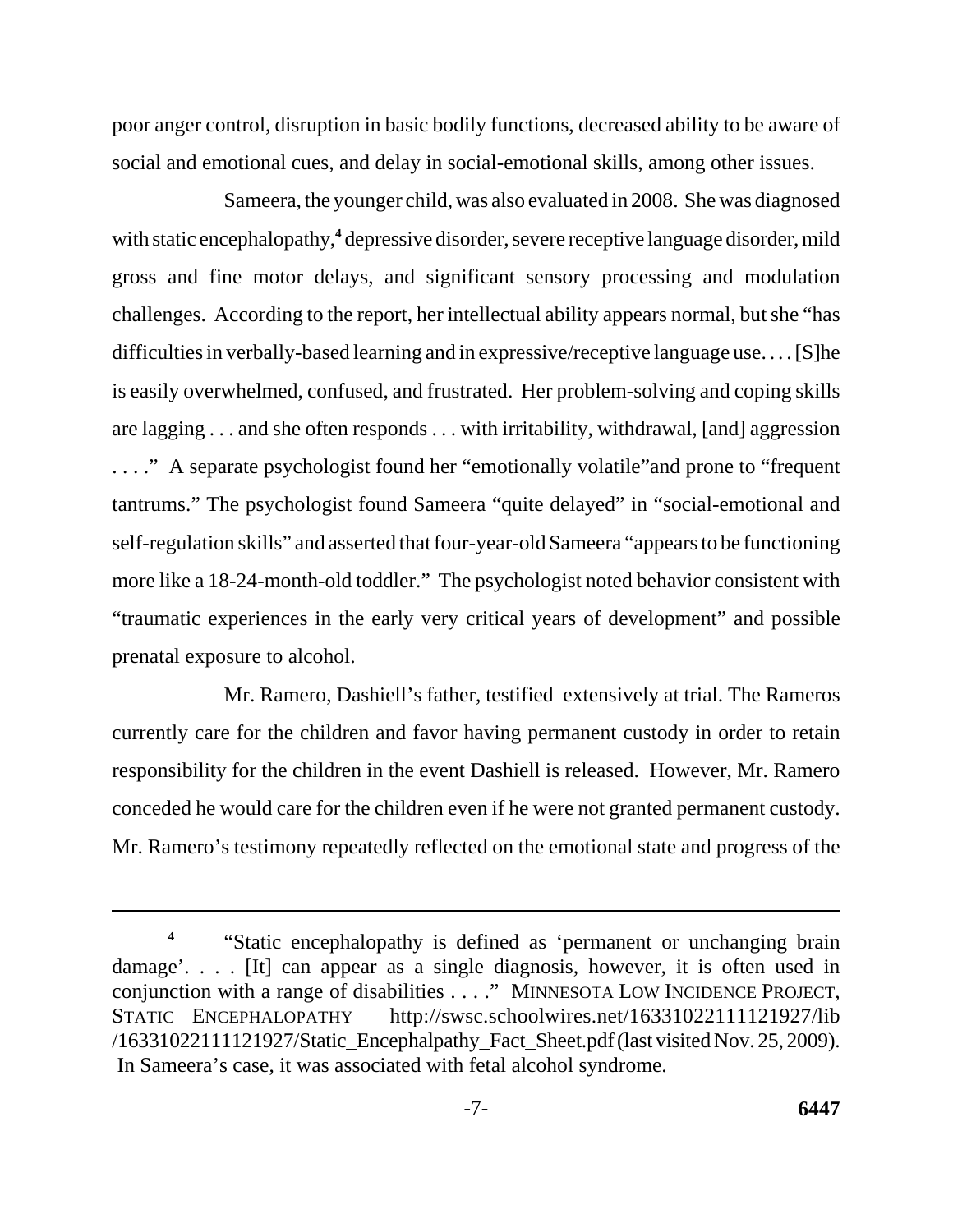children. A psychologist evaluating the children described the placement with the Rameros as a "stable . . . positive, nurturing and supportive home" for the children. The children relate to the Rameros in a "very positive, affectionate, loving" way. The superior court found the Rameros to have significant experience working with children with special needs and found the placement to have "real promise" of a stable home meeting the children's special needs while still allowing a relationship with the biological parents.

#### **B. Proceedings**

On November 22, 2006, OCS filed a Petition for Adjudication of Children in Need of Aid and for Temporary Custody. Following the adjudication hearing, Superior Court Judge Patricia A. Collins granted the petition on April 5, 2007.

In January 2008 Dashiell petitioned the court for telephone and mail communication with the children. Finding that he had "made a *prima facie* case that the State has failed to provide reasonable, let alone active, efforts at reasonable visitation or parent-child contact," Judge Collins directed the state to create a case plan. OCS created a plan dated September 2008. Although prior case plans had not involved Dashiell specifically, the September 8 plan concluded he had not made progress on his plan.

Even before the September 8, 2008 plan, OCS filed the petition for termination of parental rights on June 3, 2008. The superior court held a trial January 27- 28, 2009, and issued its order terminating Dashiell's parental rights on February 2, 2009. The court found the children in need of aid as defined in AS 47.10.011 subsections (2), (6), (8), (9), and (10). Independently, the court also found termination of parental rights to be justified based on Dashiell's incarceration, per AS 47.10.080(o). The superior court then found that continued custody by Dashiell would likely cause the children harm; that the state had made active efforts to prevent the breakup of the family, in accord with the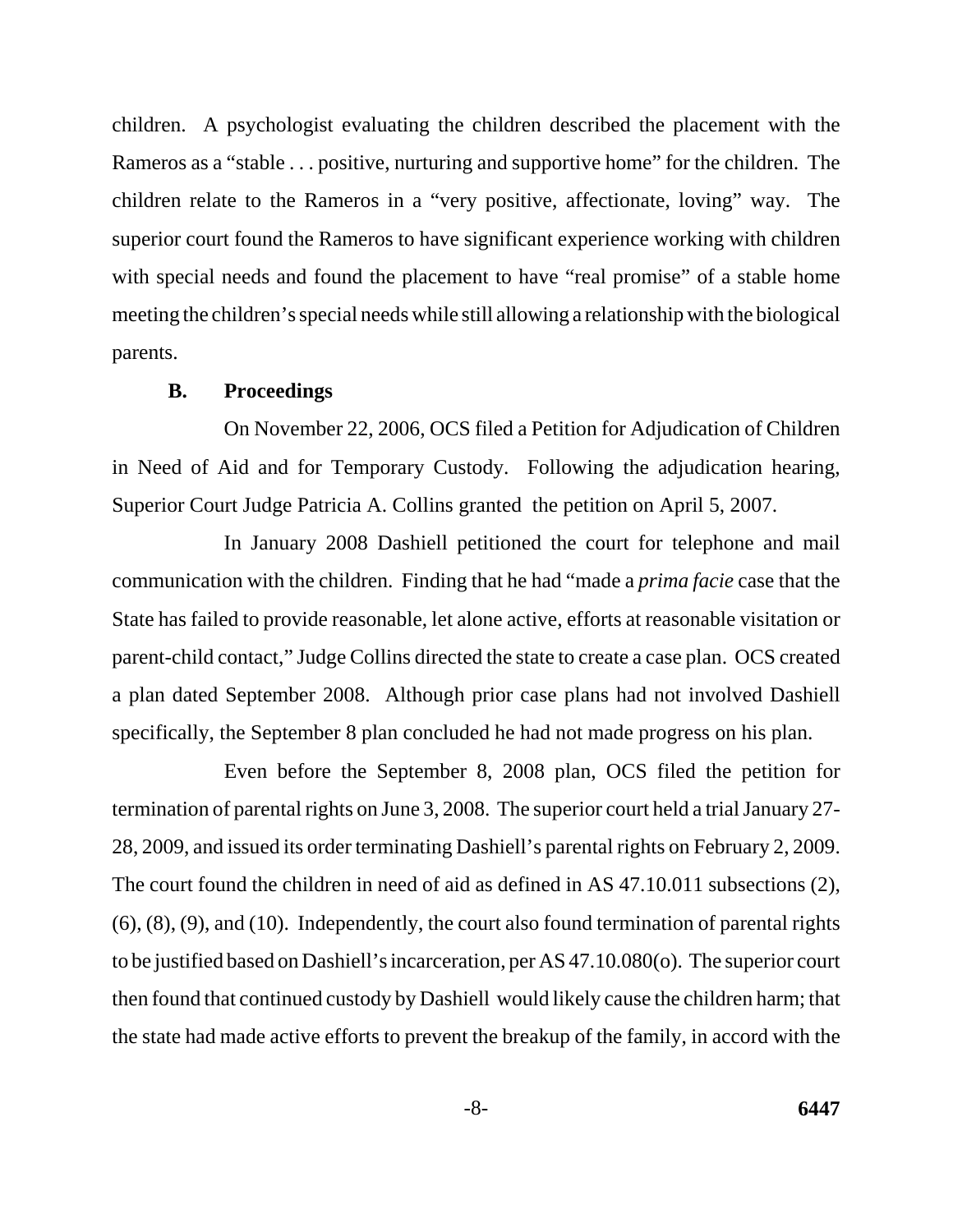federal Indian Child Welfare Act; and that termination of parental rights is in the children's best interests.

Dashiell appeals.

## **III. STANDARD OF REVIEW**

We apply the clearly erroneous standard "when reviewing the factual findings supporting the termination of a parent's right to raise his or her children."**<sup>5</sup>** A finding is clearly erroneous when a review of the entire record leaves this court " 'with a definite and firm conviction that the superior court has made a mistake.' "**<sup>6</sup>** In determining whether a finding is clearly erroneous, we have stated that "we view the evidence in the light most favorable to the party prevailing below."**<sup>7</sup>**

The question of whether the state has complied with ICWA's "active efforts" requirement is a mixed question of law and fact.**<sup>8</sup>** Accordingly, we review the legal issues *de novo*, while reviewing the factual determinations for clear error.**<sup>9</sup>**

## **IV. DISCUSSION**

The procedures for terminating parental rights are set out in Alaska Child in Need of Aid Rule 18. Those procedures are primarily governed by Alaska statutes but

**<sup>5</sup>***Frank E. v. State, Dep't of Health & Soc. Servs., Division of Family & Youth Servs.*, 77 P.3d 715, 717 (Alaska 2003) (quoting *G.C. v. State Dep't of Health & Soc. Servs., Division of Family & Youth Servs.*, 67 P.3d 648, 650 (Alaska 2003)).

**<sup>6</sup>***Id.* 

**<sup>7</sup>***Id.* (quoting *In re J.L.F. & K.W.F.*, 828 P.2d 166, 170 n.12 (Alaska 1992), *overruled on other grounds by In re S.A.*, 912 P.2d 1235 (Alaska 1996)).

**<sup>8</sup>***T.F. v. State Dep't of Health & Soc. Servs., Division of Family & Youth Servs.*, 26 P.3d 1089, 1092 (Alaska 2001).

**<sup>9</sup>***A.A. v. State, Dep't of Family & Youth Servs.*, 982 P.2d 256, 259 (Alaska 1999).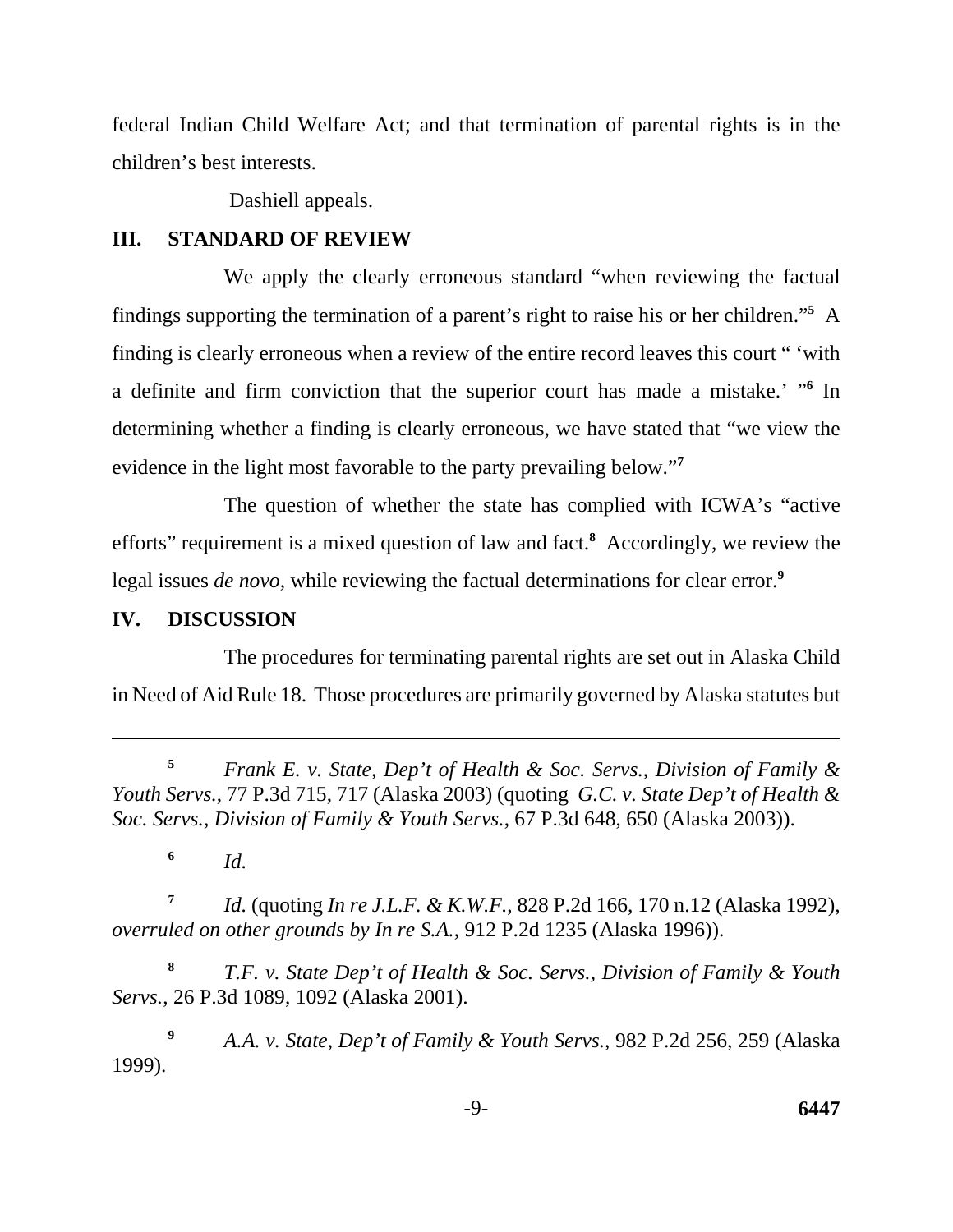also, in the case of an Indian child, include federal requirements under ICWA.**<sup>10</sup>** There are four main procedural steps.

The first step has two alternative tracks, the latter applicable when a parent is incarcerated.**<sup>11</sup>** In the typical case, the state must prove by clear and convincing evidence that the child has been subjected to conduct or conditions described in AS 47.10.011.**<sup>12</sup>** That statute enumerates twelve grounds relevant to the child's welfare, including the incarceration of a parent,**<sup>13</sup>** on which a court may find a child to be in need of aid. The state also must show that the parent has failed to remedy those conditions or conduct.**<sup>14</sup>** However, in the case of an incarcerated parent, the state may instead show (1) that the period of incarceration during the child's minority is significant given the child's age and needs, (2) that no other parent is willing and able to care for the child, and (3) that the incarcerated parent failed to make adequate provisions for the child's care.**<sup>15</sup>**

**<sup>13</sup>**AS 47.10.011(2).

<sup>14</sup> CINA Rule  $18(c)(1)(A)(i)$ –(ii) (comporting with AS 47.10.088(a)(2) and  $(b)(1)–(5)$ ).

<sup>15</sup>CINA Rule  $18(c)(1)(B)$  (referring to AS 47.10.080(o), which provides the three prong test).

<sup>&</sup>lt;sup>10</sup> CINA Rule 18 (referencing requirements in AS 47.10.011, 47.10.080, and 47.10.086; and providing, in the case of Indian children, protocols that comport with the Indian Child Welfare Act, 25 U.S.C. § 1912(d) and (f), (2006)).

**<sup>11</sup>** CINA Rule  $18(c)(1)$ .

 $12$  *Id.*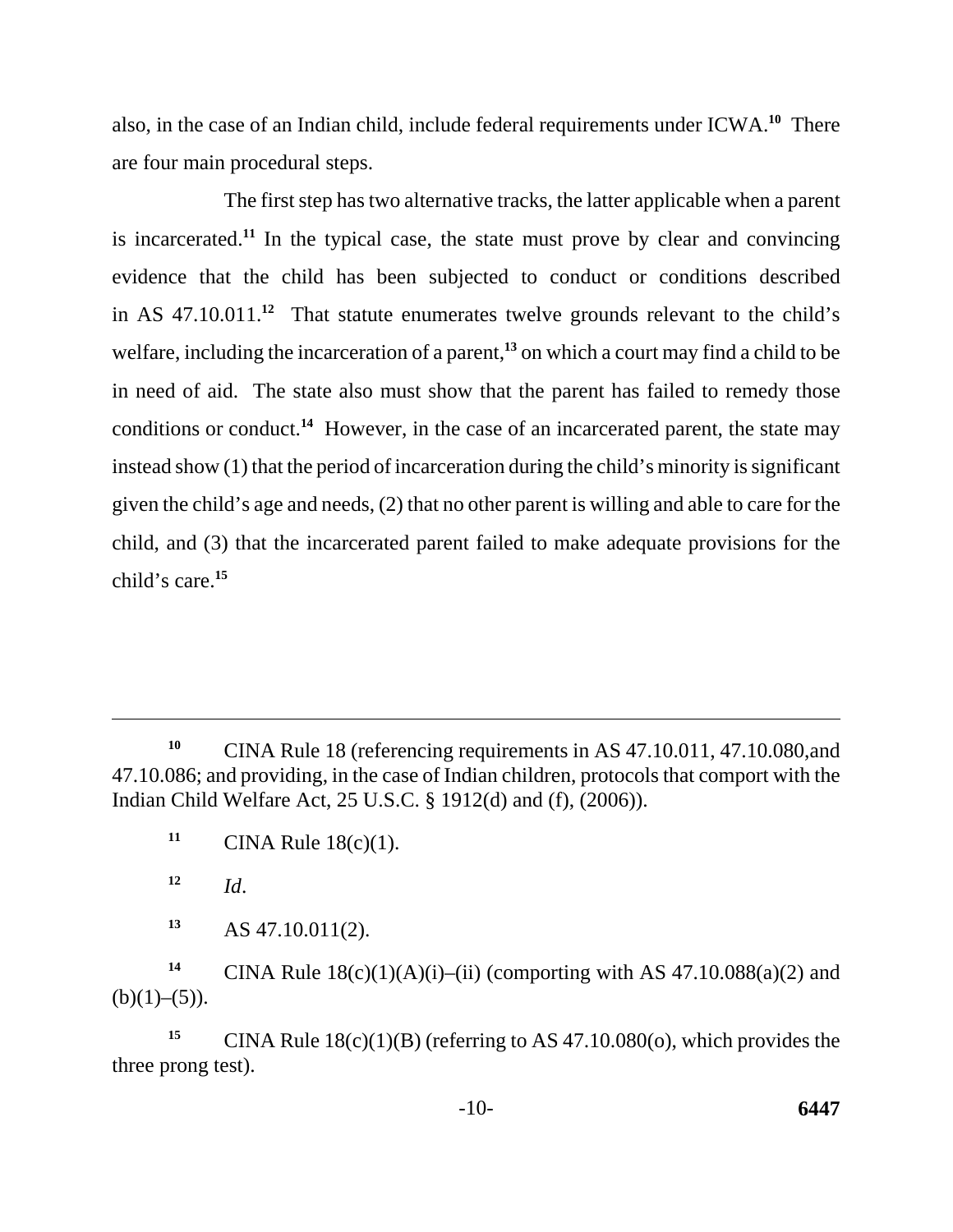The second step is also bifurcated, here according to whether the child is Indian.<sup>16</sup> Generally, the state must prove by clear and convincing evidence that it made "reasonable efforts" to provide family support services designed to keep the child with his or her parents.<sup>17</sup> However, in the case of an Indian child, ICWA requires the state to make "active efforts" at providing remedial and rehabilitative programs to keep the family together.**<sup>18</sup>** Although Alaska statutes make an exception in some cases where the parent is incarcerated (in which case reasonable efforts are not required),**<sup>19</sup>** ICWA has no exception for incarceration, and requires active efforts even when a parent is incarcerated.**<sup>20</sup>**

Third, the state must show by a preponderance of the evidence that termination of parental rights is in the best interests of the child.**<sup>21</sup>**

Fourth and finally, in the case of an Indian child, the state must prove by evidence beyond a reasonable doubt, including by expert testimony, that "continued

<sup>16</sup> CINA Rule 18(c)(2).

<sup>17</sup> CINA Rule  $18(c)(2)(A)$  (referring to AS 47.10.086, which defines "reasonable efforts").

**<sup>18</sup>**CINA Rule 18(c)(2)(B) (comporting with 25 U.S.C. § 1912(d) (2006)). The standard of proof provided in CINA Rule 18 is clear and convincing evidence, although preponderance of evidence appears in some case law. *See, e.g.*, *A.M. v. State [I]*, 891 P.2d 815, 826 (Alaska 1995), *aff'd on rehearing*, *A.M. v. State [II]*, 945 P.2d 296, 305-06 (Alaska 1997).

**<sup>19</sup>**AS 47.10.086(c)(10).

**<sup>20</sup>***See* 25 U.S.C. § 1912(d).

<sup>21</sup> CINA Rule  $18(c)(3)$  (comporting with AS 47.10.088(c)).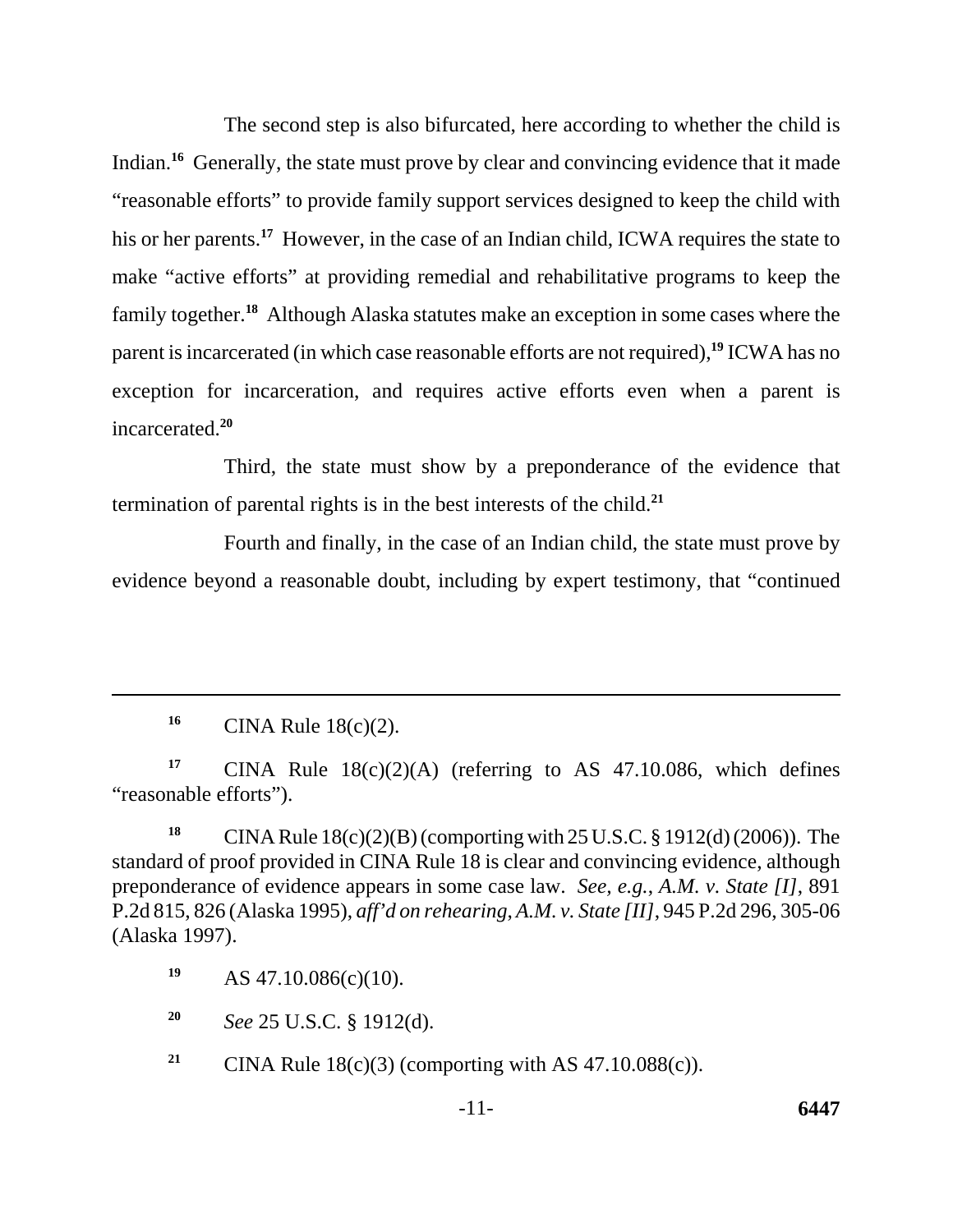custody of the child by the parent or Indian custodian is likely to result in serious emotional or physical damage to the child."**<sup>22</sup>**

Dashiell appeals four of the superior court's findings. He claims that the superior court erred (1) in finding unremedied the conditions that caused harm to the children (step one above), (2) in finding he had not made adequate provisions for the children's care during his incarceration (alternate step one above), (3) in finding that the state made reasonable efforts to reunify the family (step two above), and (4) in finding termination of Dashiell's parental rights to be in the children's best interests (step three above).

Dashiell's first two points attack, respectively, the two alternate paths of CINA Rule 18's first step. As detailed above, before a court may terminate parental rights, the state must prove either that unremedied conditions harmful to the child exist or that an incarcerated parent made inadequate provisions for the child during the parent's incarceration. Because we find no merit in Dashiell's first claim, and therefore affirm the superior court's finding that the harmful conditions remain unremedied, we do not reach his second claim, that he made adequate provisions for the children. Accordingly, the following discussion addresses in turn Dashiell's three remaining claims on appeal.

# **A. The Superior Court Did Not Err in Finding that Dashiell Had Not Remedied the Conditions Causing Harm to the Children.**

Dashiell contends the superior court erred in finding that the conditions harmful to his children were unremedied. He claims that the majority of the harmful conditions were due to the children's mother and that, for his part, he has enrolled in

**22** 

CINA Rule  $18(c)(4)$  (comporting with 25 U.S.C. § 1912(f)).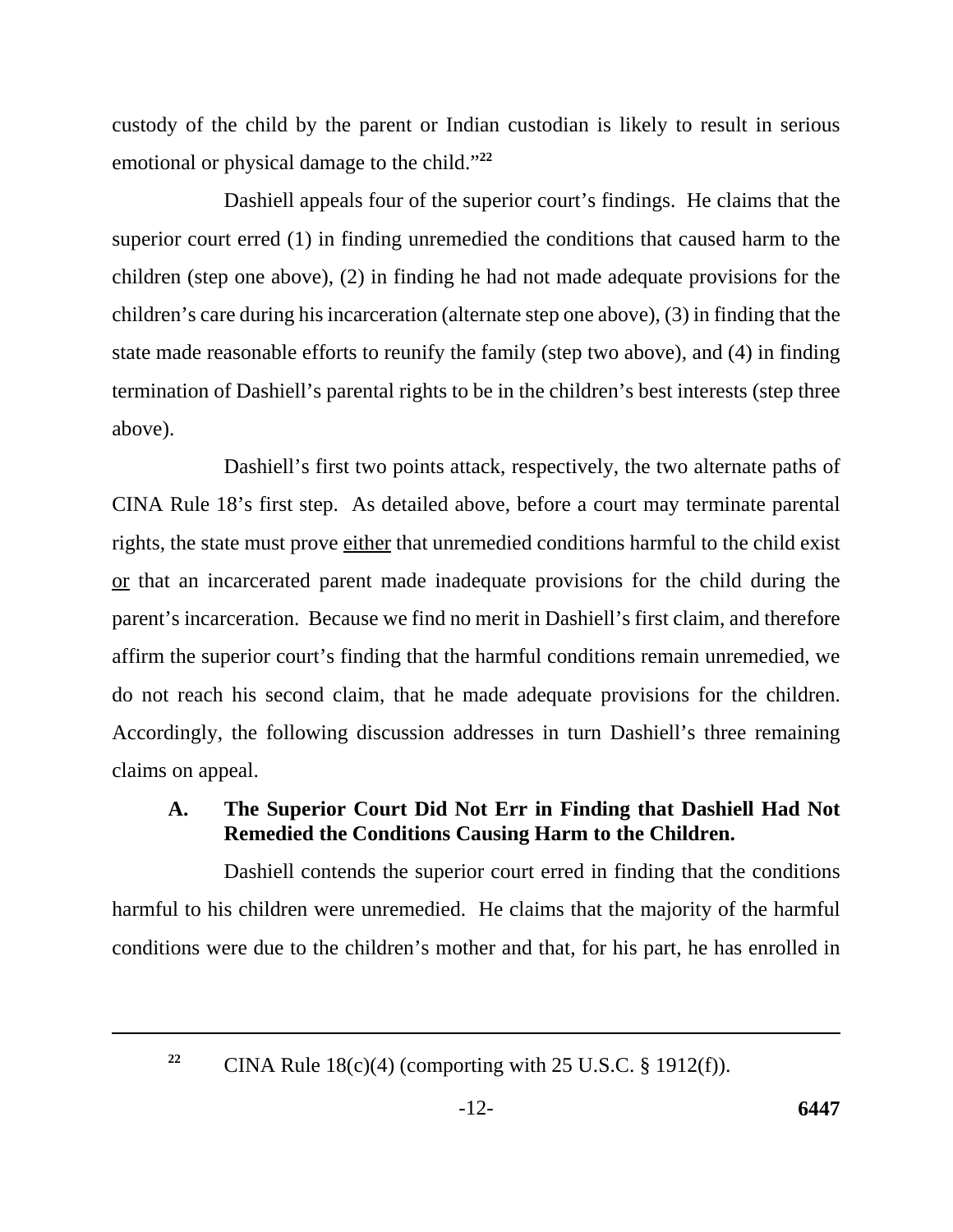many remedial programs while in prison. We review the superior court's findings of fact for clear error.**<sup>23</sup>**

As Dashiell points out, the record indicates that the children's mother was responsible for many conditions harmful to the children. The record also indicates that Dashiell actively urged OCS to remove one child, Jules, from the mother's care. Similarly, the record shows that Dashiell enrolled in several programs while incarcerated.

However, these facts alone do not clearly show that the superior court erred. The superior court must consider the whole picture when deciding whether a parent has remedied the conduct or conditions posing harm to the children:

> (b) In making a determination . . . the court may consider any fact relating to the best interests of the child, including

> > (1) the likelihood of returning the child to the parent within a reasonable time based on the child's age or needs;

> > (2) the amount of effort by the parent to remedy the conduct or the conditions in the home;

(3) the harm caused to the child;

(4) the likelihood that the harmful conduct will continue; and

(5) the history of conduct by or conditions created by the parent.[**24**]

In the present case, Judge Collins looked at all of the relevant factors under these rules and concluded that the conduct and conditions had not been remedied. Dashiell's contentions, even if fully credited, do not establish clear error by the superior court.

First, Judge Collins was aware that many of the conditions were due to the mother, but nonetheless found many important conditions were attributable to Dashiell

**<sup>23</sup>***Frank E. v. State, Dep't of Health & Soc. Servs., Division of Family & Youth Servs.*, 77 P.3d 715, 717 (Alaska 2003).

**<sup>24</sup>**AS 47.10.088(b).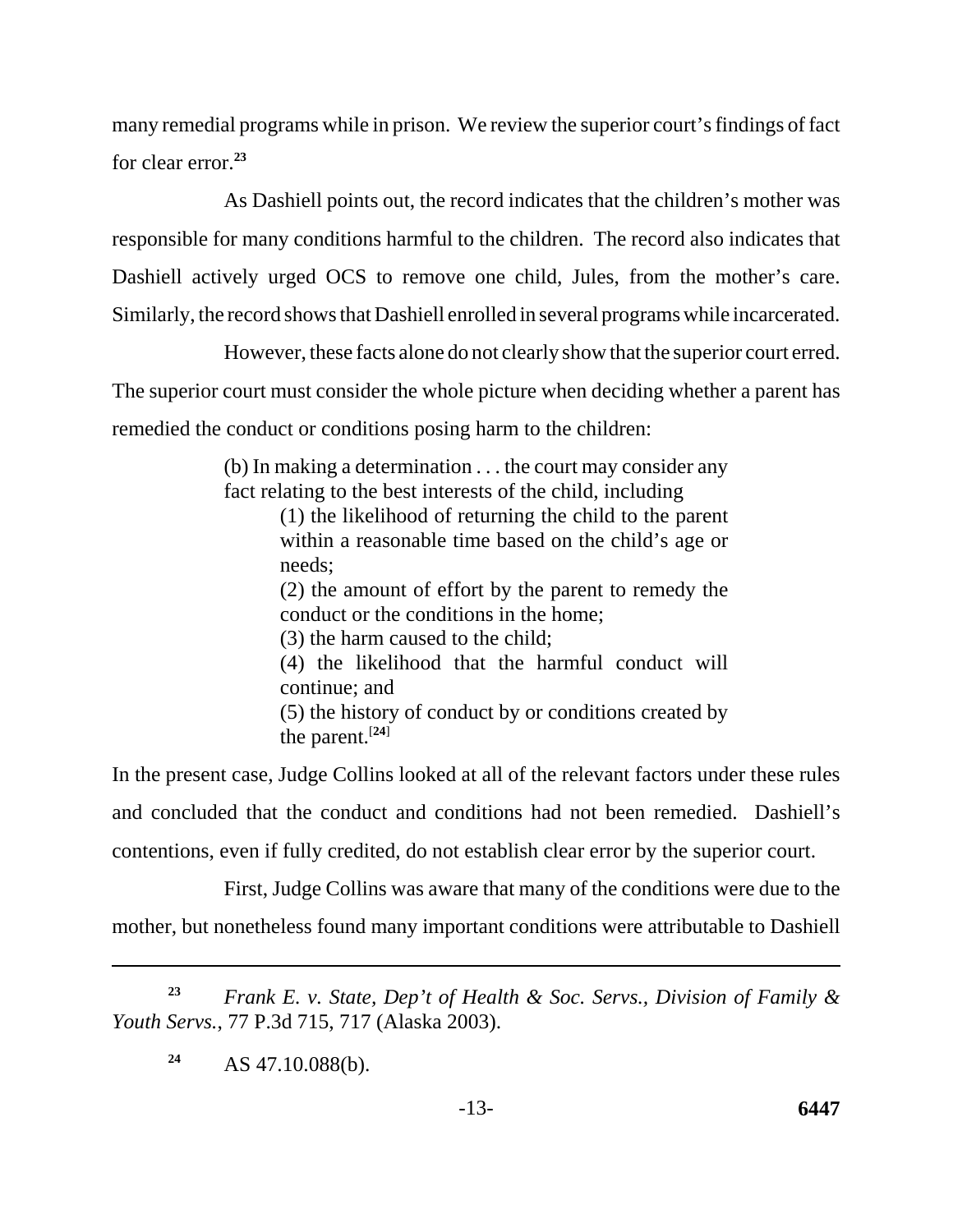and remained unremedied. Indeed, as a result of Dashiell's conduct, the court found the children to be in need of aid under five separate statutory subsections. The court also detailed his domestic violence history, his criminal history, his current incarceration, and the reports (both confirmed and unconfirmed ) of his neglect of his children. The court then found that Dashiell had "not remedied the conditions that caused so much harm to these children and places them at such great risk of future serious physical and mental injury." This was consistent with expert testimony that the children would be at risk of harm if returned to Dashiell. Accordingly, the superior court was well aware that some conditions were the result of the children's mother, but nonetheless found Dashiell's conduct sufficient to support termination.

Second, Dashiell is simply wrong in asserting that, because he attended programs in prison, the state could not prove by clear and convincing evidence that the conditions arising from his behavior are unremedied. The court credited Dashiell with the many programs he has availed himself of while incarcerated, but stated that given the depth and breadth of his problems, they "can not be expected to be immediately cured upon release." Alaska Statute 47.10.088(b) allows the court to consider the parent's history of conduct and the likelihood that it will continue.**<sup>25</sup>** In making its findings, the court relied upon expert testimony and several empirical indicators. For example, the outcome of the phone visits between Dashiell and the children was not favorable. The children's responses to the conversations with Dashiell include being "really scared," running in and out of the room, wetting their pants, and in the case of then seven-year-old Jules, sucking his thumb, talking about not wanting to live anymore, and hiding behind a bookcase. The superior court's decision is fully supported by the evidence.

Third, and finally, it was not error for the court to base its decision in part on the

AS 47.10.088(b)(4), (5). **25**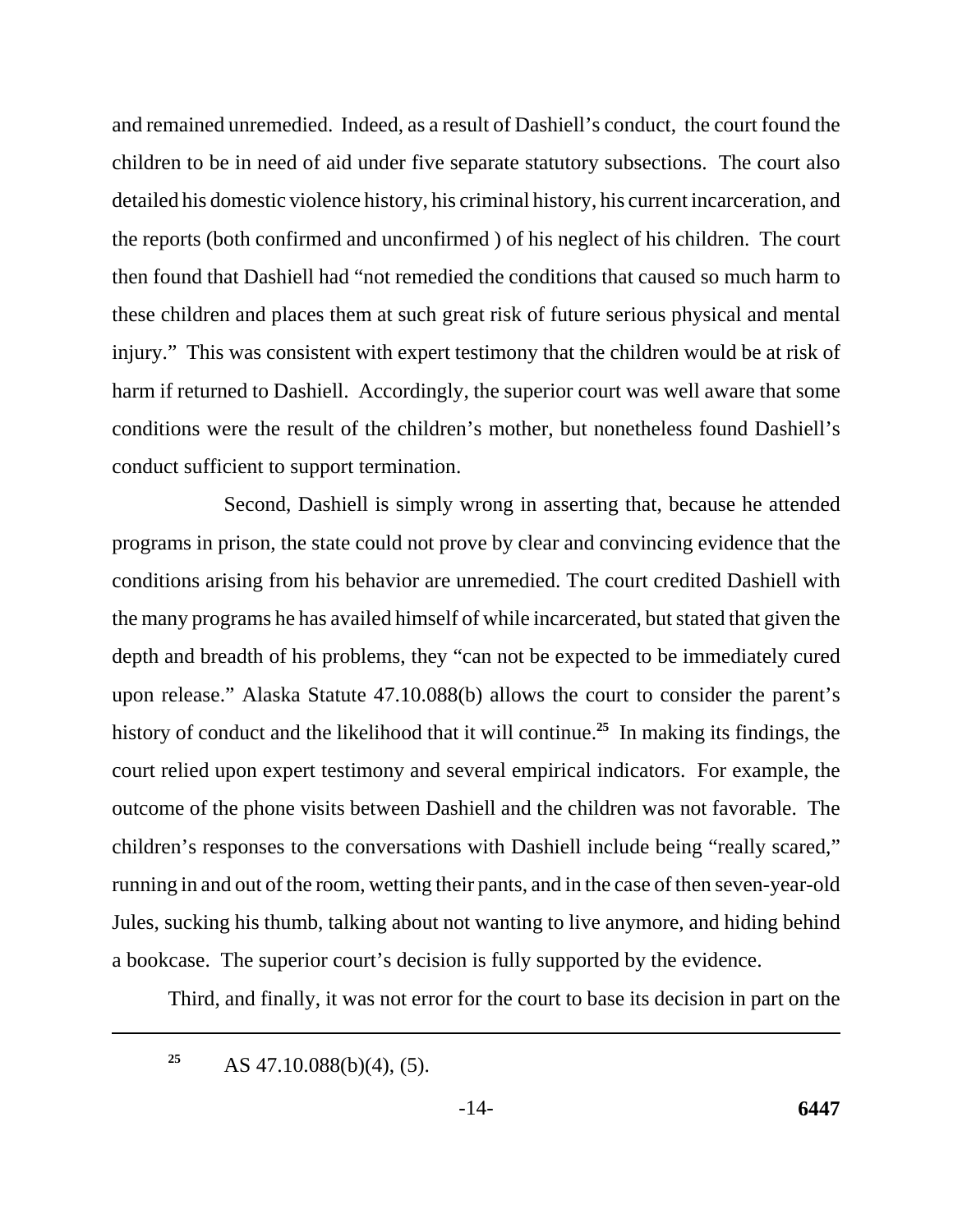fact that it was unlikely the children could be returned to Dashiell in a reasonable time. The court noted its "finding is inherent in the fact that [Dashiell] will most likely be in jail for years to come and unable to parent his children." That is a proper consideration under AS  $47.10.088(b)(1)^{26}$  and goes unaddressed by Dashiell's argument concerning his prison programs. Indeed, the court pointed out that stability and permanency is crucial to the children's health. The uncertainty regarding Dashiell's release and theoretical ability to parent is a component of the ongoing harm facing the children. Regardless of the prison programs he enrolled in, the court found that Dashiell will most likely be incarcerated for the next four to nine years — a crucial period in the children's minority. The court was concerned that the threat of impermanency and the potential return to Dashiell are themselves harmful conditions for the children's mental state. In light of these concerns noted by the superior court, its finding is not clearly erroneous.

In conclusion, the issues raised by Dashiell on appeal were explicitly addressed by the superior court. Relying on a comprehensive record, the court nonetheless found unremedied the conduct and conditions posing harm to the children. The court's finding under AS 47.10.088 is well supported by the evidence and Dashiell has not shown clear error.

# **B. The Superior Court Did Not Err in Finding that OCS Met Its Duty of Making Active Efforts To Reunify the Family.**

Dashiell contends the superior court's finding of active efforts is clear error.<sup>27</sup> He points to several problems with the state's efforts. First, despite Dashiell's

<sup>&</sup>lt;sup>26</sup> "[T]he likelihood of returning the child to the parent within a reasonable time based on the child's age or needs[.]" AS 47.10.088(b)(1).

<sup>&</sup>lt;sup>27</sup> Although the superior court correctly analyzed the case in terms of federally mandated active efforts, counsel for Dashiell appeals in terms of reasonable efforts, citing Alaska law. The confusion is somewhat understandable, since the lower court cited to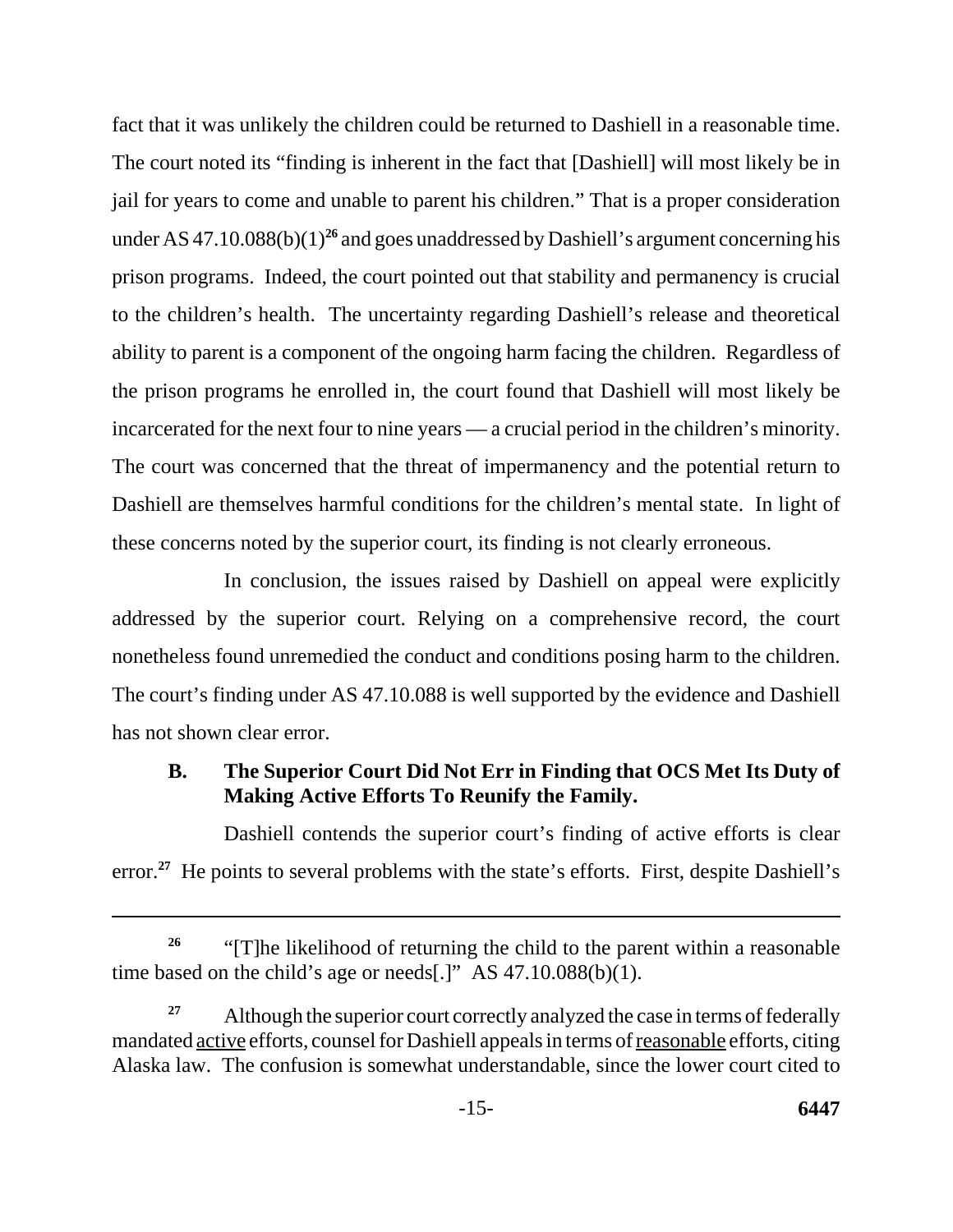requests, the state allegedly failed to facilitate communication between him and the children for the majority of his incarceration, at which time the state was only targeting its efforts at the children's mother. Second, OCS allegedly failed to create a case plan for Dashiell until almost two years after OCS assumed custody of the children. He further alleges that plan is a "sham" because it was created after OCS initiated proceedings to terminate parental rights. Third, Dashiell argues that the efforts OCS ultimately took were insufficient because they were not comprehensively aimed at reuniting the family, and were only undertaken half-heartedly.

The superior court's discussion of active efforts was comprised of a brief analysis and did not parse the meaning of "active efforts." The opinion noted, however, that the state's efforts were heavily oriented towards the mother, that Dashiell's incarceration impacted the efforts the state could make, and that the state made efforts at visitation and written communication, albeit imperfectly. Elsewhere in the opinion, the court noted the programs that were made available to Dashiell while he was incarcerated and in which he enrolled.

As discussed above, we review "active efforts" under ICWA as a mixed question of fact and law, reviewing the superior court's factual findings for clear error, and the legal issues *de novo*.<sup>28</sup>

a decision concerning "reasonable" efforts under Alaska statutes, not "active" efforts under the ICWA.

However, as the state points out, "active" efforts are required in this case because the children's mother was Indian. *See* 25 U.S.C. § 1912(d) (2006); and CINA Rule  $18(c)(2)(B)$ . Accordingly, we review the state's efforts under that standard.

**<sup>28</sup>***See Ben M. v. State, Dep't of Health & Soc. Servs., Office of Children's Servs.*, 204 P.3d 1013, 1018 (Alaska 2009); *A.A. v. State, Dep't of Family & Youth Servs.*, 982 P.2d 256, 259 (Alaska 1999).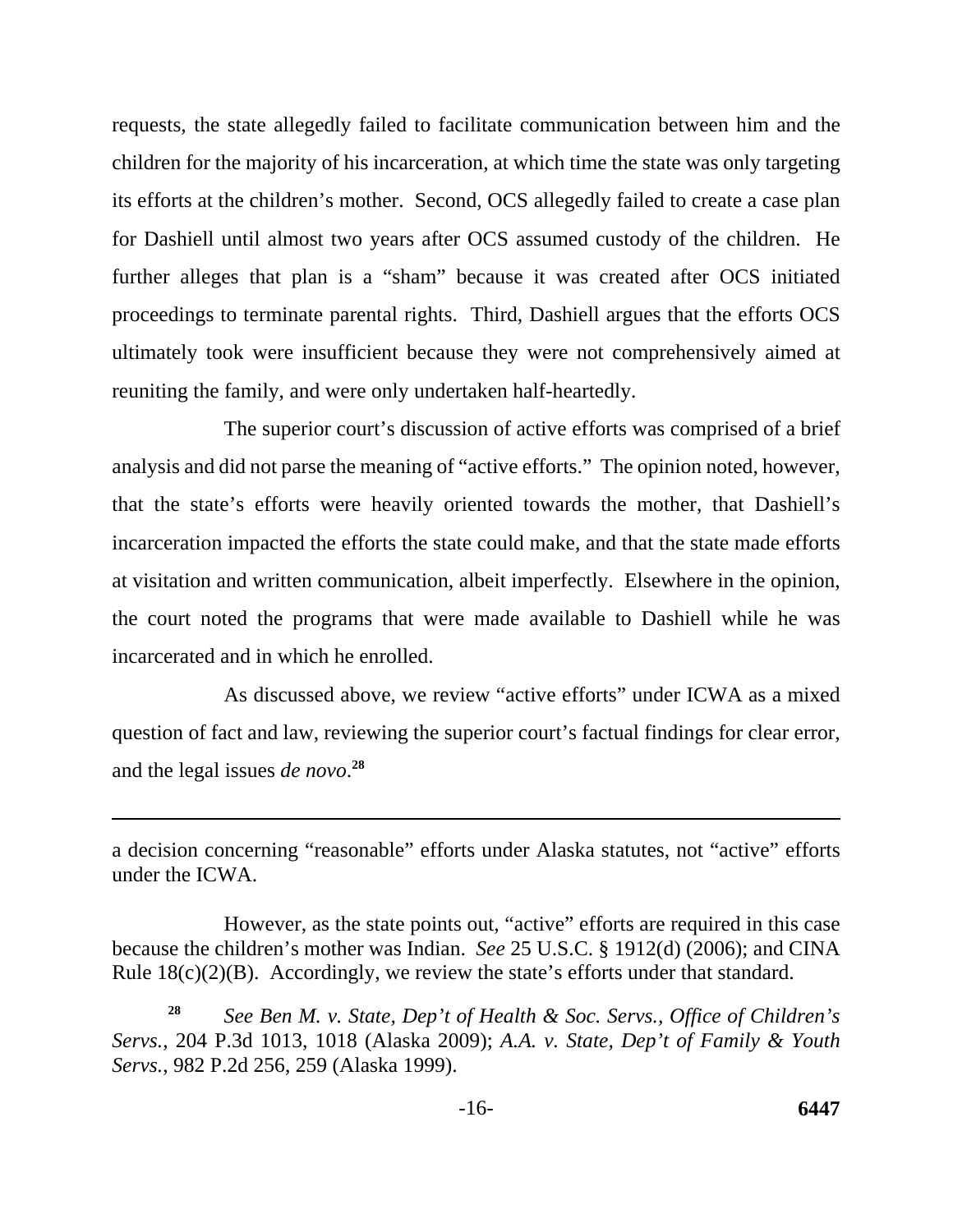Pursuant to ICWA and the second step of CINA Rule 18, the state must make "active efforts" at family reunification when Indian children are involved.<sup>29</sup> ICWA's precise language requires that "active efforts have been made to provide remedial services and rehabilitative programs designed to prevent the breakup of the Indian family and that these efforts have proved unsuccessful."**<sup>30</sup>** As opposed to passive efforts such as simply developing a plan for the parent to follow, active efforts require that the state actually help the parent develop the skills required to keep custody of the children.**<sup>31</sup>** This is required even if the parent is incarcerated, although "[t]he circumstances surrounding a paren's incarceration may have a direct bearing on what active remedial efforts are possible."**<sup>32</sup>** These circumstances include the duration of the parent's incarceration and the services possible for incarcerated parents.**<sup>33</sup>** Moreover, an analysis of the state's active efforts is not limited to efforts by OCS; programs offered by the Department of Corrections are also considered part of the state's efforts.**<sup>34</sup>**

Dashiell has not demonstrated that the superior court erred in finding that the state made active efforts. Dashiell's argument, that his plan did not come about until

**<sup>29</sup>**25 U.S.C. § 1912(d) (requiring active efforts).

**<sup>30</sup>***Id.* 

**<sup>31</sup>***A.M. v. State [I]*, 891 P.2d 815, 827 (Alaska 1995).

**<sup>32</sup>***Id.* (also stating that "[n]either incarceration nor doubtful prospects for rehabilitation will relieve the State of its duty under ICWA to make active remedial efforts").

**<sup>33</sup>***Id.* 

**<sup>34</sup>***Frank E. v. State*, *Dep't of Health & Soc. Servs., Division of Family & Youth Servs.*, 77 P.3d 715, 720-21 (Alaska 2003); *T.F. v. State, Dep't of Health & Soc. Servs., Division of Family & Youth Servs.*, 26 P.3d 1089, 1096 (Alaska 2001).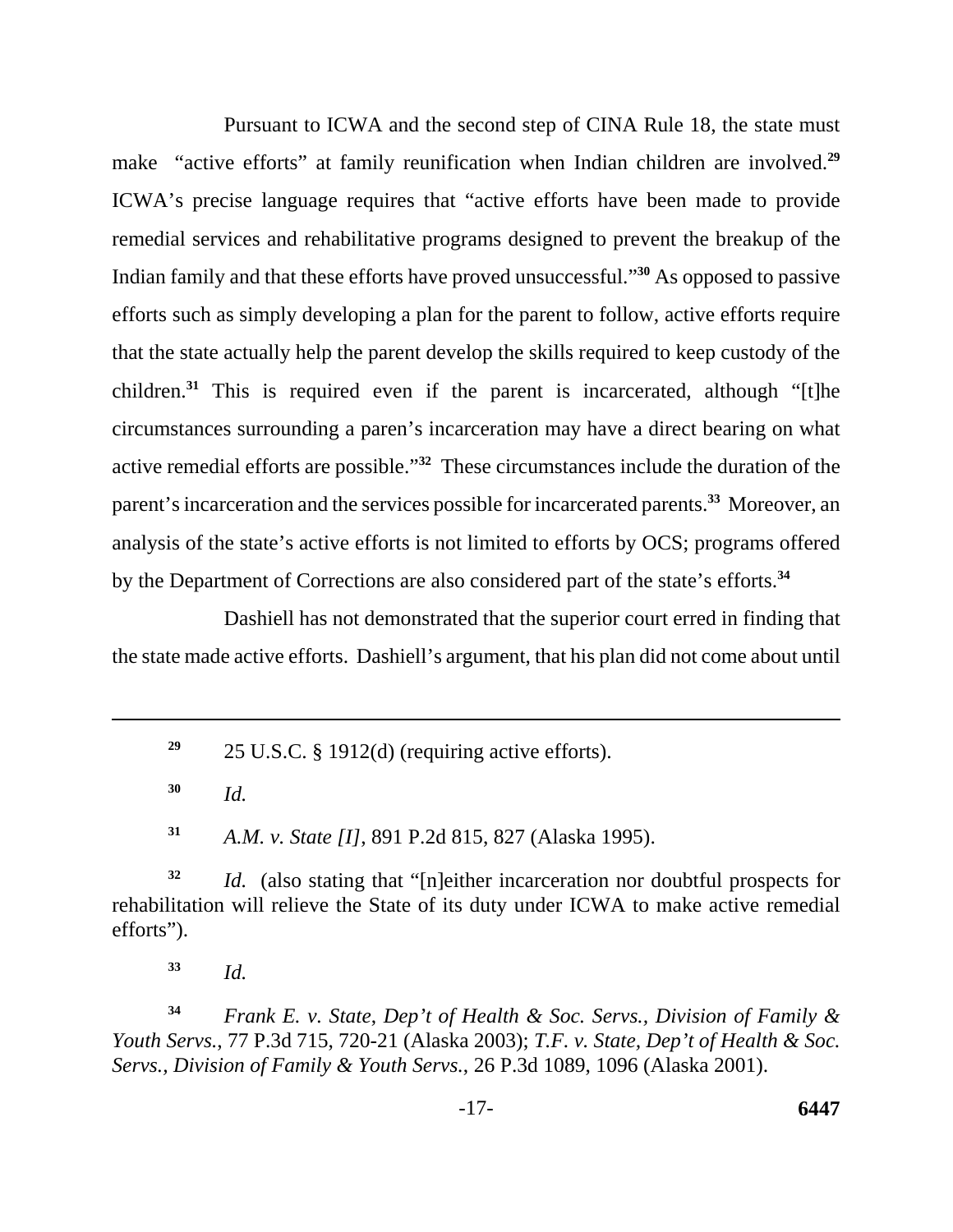too late, and therefore was a "sham," is unconvincing because it views the September 8, 2008, plan without considering the state's other efforts. Indeed, the superior court's discussion of active efforts never mentioned the September 2008 plan. The record before the court was replete with other state efforts, including:

- the state made undisputedly extensive efforts to keep the children with their mother during Dashiell's incarceration;
- the Department of Corrections offered several programs, including classes in parenting, anger management, domestic violence, and therapeutic counseling and Dashiell indeed enrolled in them;
- OCS staff communicated with Dashiell during his incarceration regarding the children's status, and communicated with him and prison staff regarding prison programs for Dashiell; and
- OCS arranged for written exchanges and telephone visits between Dashiell and the children.

In light of this record, the superior court had a strong basis for its conclusion that the state made active efforts targeted at keeping the family together. The many programs Department of Corrections provided to Dashiell are a relevant component of the state's services.**<sup>35</sup>** Moreover, there is evidence that counselors from OCS worked with Dashiell and prison staff regularly long before the September 2008 plan came about, and, as admitted in Dashiell's briefing, Dashiell "anticipated the case plan and acted on it" well in advance.

Further, a court may take into account the limits imposed by a parent's incarceration or the length of his sentence.**<sup>36</sup>** Given that the superior court found the children were in need of stability, continuity, and safety, the court was correct, in assessing the active efforts by the state, to take into account Dashiell's sentence.

**<sup>35</sup>***Frank E.*, 77 P.3d at 720-21; *T.F.*, 26 P.3d at 1096.

**<sup>36</sup>***A.M. [I]*, 891 P.2d at 827.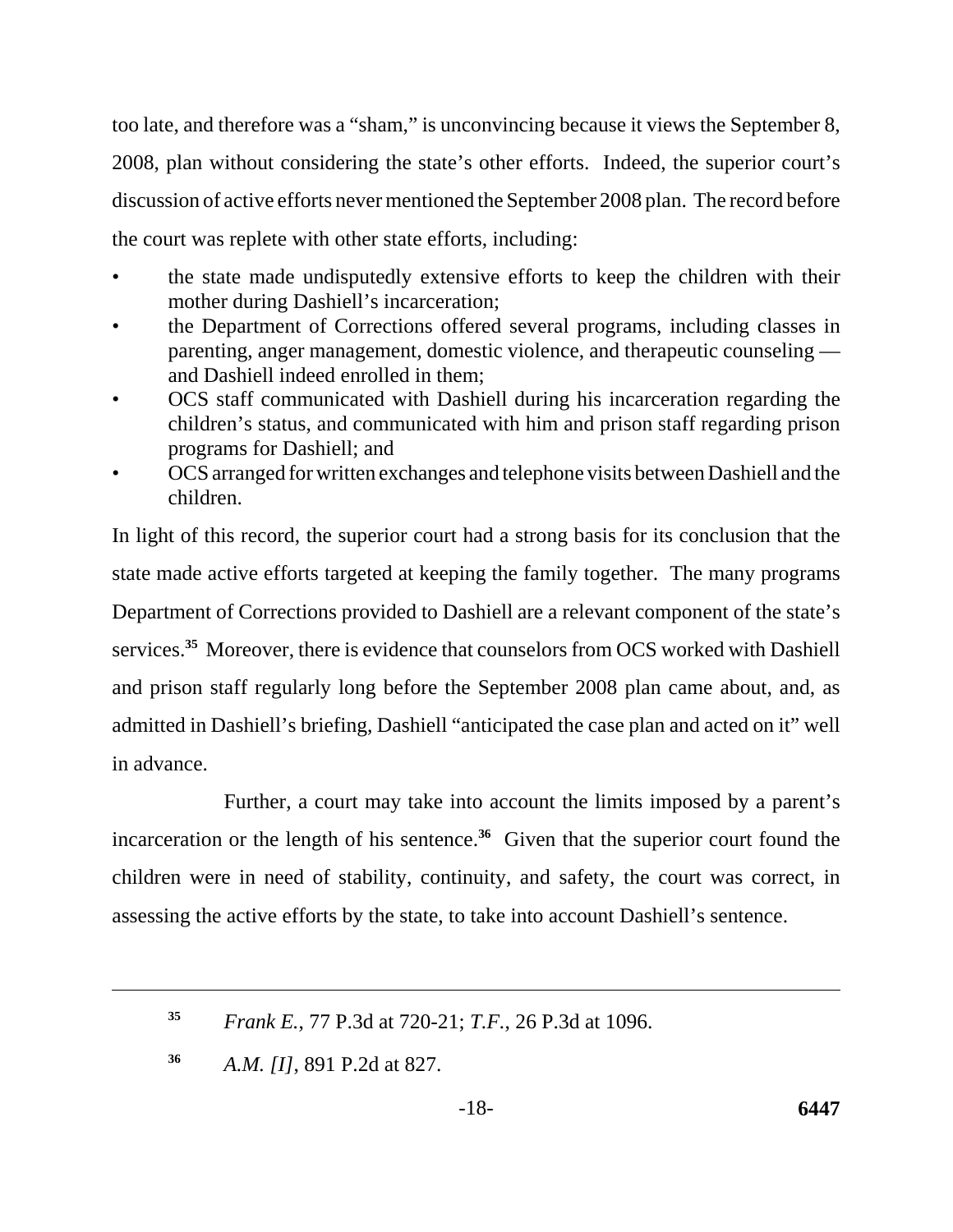Finally, the superior court was correct to point to efforts OCS made regarding the mother. Again, the state's efforts to keep the Indian family together were more comprehensive than just the September 8, 2008, case plan. In this case, had the children been able to stay with the mother, who was not incarcerated, there is no indication Dashiell's parental rights would have been terminated, because there would have been no need for the children to be placed elsewhere. As the superior court noted — and Dashiell does not contest — the state's efforts regarding the mother were "very" active." We view these efforts as an important aspect of the state's active efforts to keep the family together.

In sum, the superior court did not err in concluding that the state made active and ultimately unsuccessful efforts to reunify the family.

# **C. The Superior Court Did Not Err in Determining that Termination of Dashiell's Parental Rights Was in the Children's Best Interests.**

Dashiell appeals as clear error the superior court's finding that termination of his parental rights was in the children's best interests.

Before terminating parental rights, a superior court must find termination to be in the child's best interests by a preponderance of the evidence.**<sup>37</sup>** We review such a finding for clear error.**<sup>38</sup>**

In a brief discussion, Judge Collins found termination of parental rights to be in the best interests of the children. The court found the Rameros to be exceptionally qualified parents, particularly with respect to children with special needs. The court then concluded that the current situation shows promise for a stable home for the duration of Jules's and Sameera's childhoods, and may even allow the children to know their

<sup>&</sup>lt;sup>37</sup> CINA Rule  $18(c)(3)$  (comporting with AS 47.10.088(c)).

**<sup>38</sup>***Frank E.*, 77 P.3d at 717.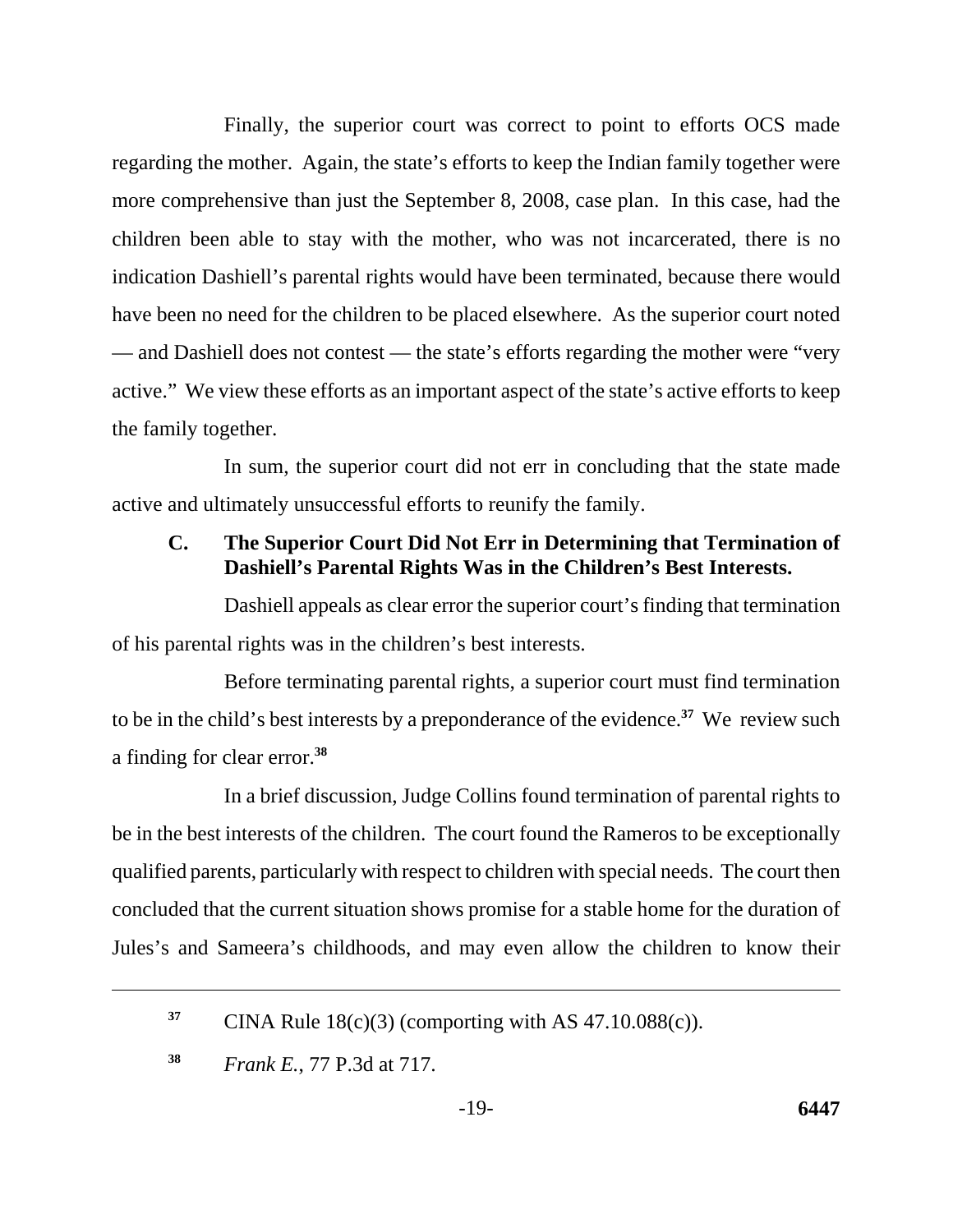biological parents. The court also noted the children's need for stability and permanency, and that continued custody by Dashiell is likely to cause serious harm to the children.

Dashiell raises two specific contentions. First, that the children will remain with the Rameros regardless of whether Dashiell's parental rights are terminated. Second, that if he is not released from jail imminently, he would not contest the Rameros' eventual adoption of the children. These arguments do not establish clear error.

Both arguments are unpersuasive because the court found the need for a permanent, stable relationship now. Even though the Rameros would still care for the children if Dashiell retained parental rights, the children's future would be in flux depending on the incarceration and progress of Dashiell. And the court was extraordinarily wary of Dashiell's prospects for success. In other words, the court found that the children right now need a home where they have an ongoing sense of permanence and security, and can bond with their care giver during their formative years. The Rameros provide that environment. If the Rameros' care were only temporary and the children remain with the Rameros now, but under the cloud of continuing uncertainty, the children's need for permanence and security would not be met.

Moreover, the court specifically found that <u>any</u> future custody by Dashiell would risk "serious emotional or physical damage to the children." His contention that he might not take the children until later does not alter the analysis on this point.

In light of the superior court's findings, Dashiell has not shown that it was clear error to conclude that termination of Dashiell's parental rights was in the children's best interests.

### **V. CONCLUSION**

Because the superior court properly considered the evidence in its entirety, and that evidence supported the court's finding, we AFFIRM its finding that the